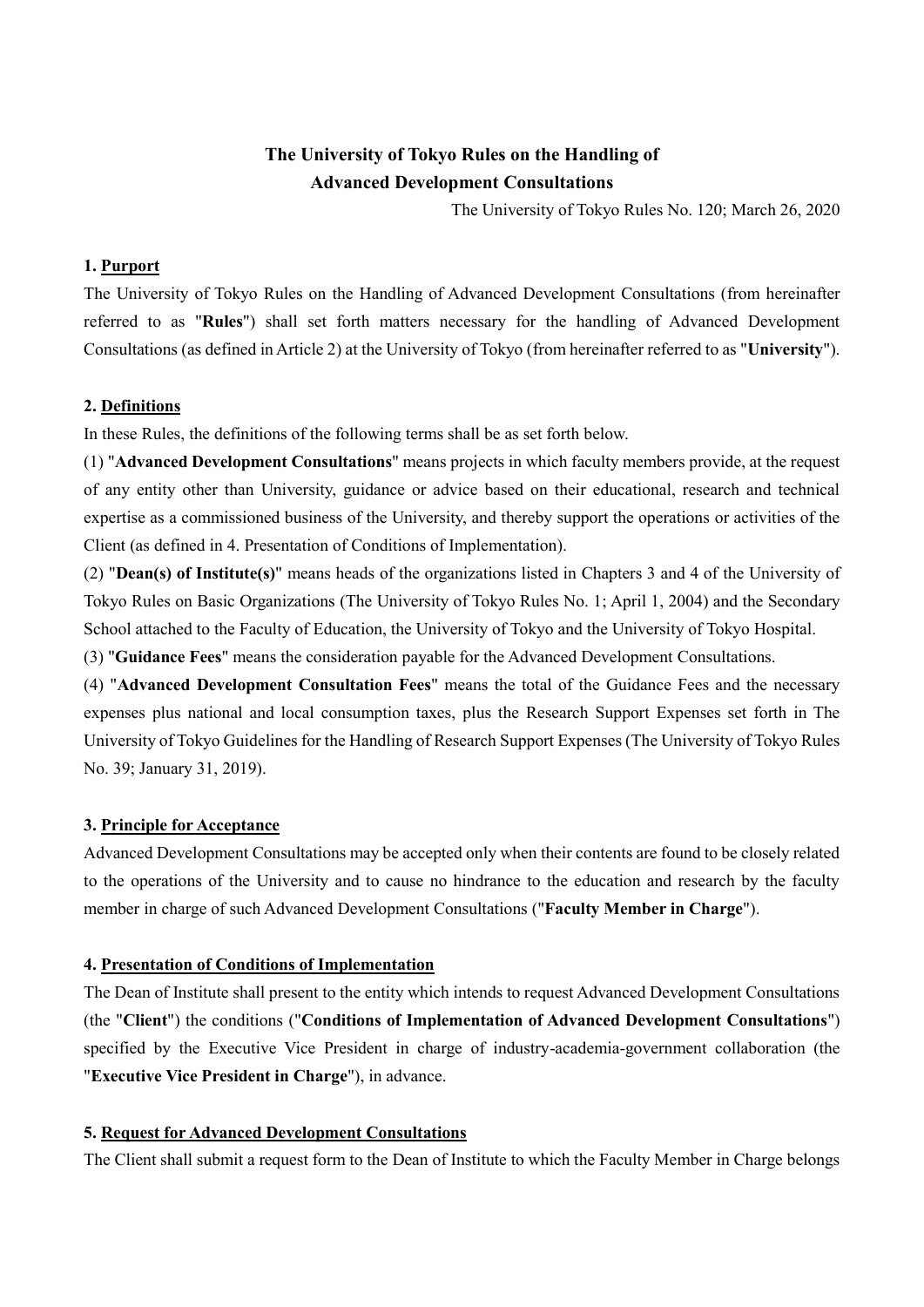after accepting the Conditions of Implementation of Advanced Development Consultations.

#### **6. Decision on Acceptance, Etc.**

6.1. The decision to accept Advanced Development Consultations shall be made by the Dean of Institute.

6.2. The Dean of Institute shall, when they have made a decision to accept Advanced Development Consultations, notify the person who has been delegated with contract administration by the President as prescribed in the University of Tokyo Regulations for Accounting (The University of Tokyo Rules No. 8; 2004) (the "**Delegatee of Contract Administration**") of the contents of the decision.

#### **7. Conclusion of Contracts**

The Delegatee of Contract Administration shall, based on the notice given under 6.2 above, send a letter of acceptance to the Client and conclude an agreement on Advanced Development Consultations.

#### **8. Advanced Development Consultation Fees**

8.1. The Delegatee of Contract Administration shall, when they have concluded an agreement on Advanced Development Consultations pursuant to 7. Conclusion of Contracts above, request the Client to pay the Advanced Development Consultation Fees in the amount specified in such agreement.

8.2. The amount of the Guidance Fees out of the Advanced Development Consultation Fees shall be an amount corresponding to the value of the knowledge and technology required for the Advanced Development Consultations and shall be determined through consultation between the Client and the Dean of Institute.

## **9. Discontinuation of Advanced Development Consultations, Etc.**

9.1. When it becomes necessary to discontinue the Advanced Development Consultations or to change the period of the Advanced Development Consultations, the Faculty Member in Charge shall immediately report thereon to the Dean of Institute and receive their instructions.

9.2. When the Dean of Institute finds it unavoidable based on the report set forth in 9.1 above, they shall decide to discontinue the Advanced Development Consultations or to change the period thereof, and shall notify the Client and the Delegatee of Contract Administration to that effect.

9.3. The Delegatee of Contract Administration shall, when they have received the notice set forth in 9.2 above or when there has been a significant change in the contents of the Advanced Development Consultations or the expenses required for the Advanced Development Consultations, take the procedures necessary for discontinuation or change of such Advanced Development Consultations.

## **10. Report on Completion of Advanced Development Consultations**

10.1. When the Advanced Development Consultations have been completed, the Faculty Member in Charge shall report to the Dean of Institute to that effect.

10.2. When the Dean of Institute has received a report set forth in 10.1 above, they shall notify the Delegatee of Contract Administration to that effect.